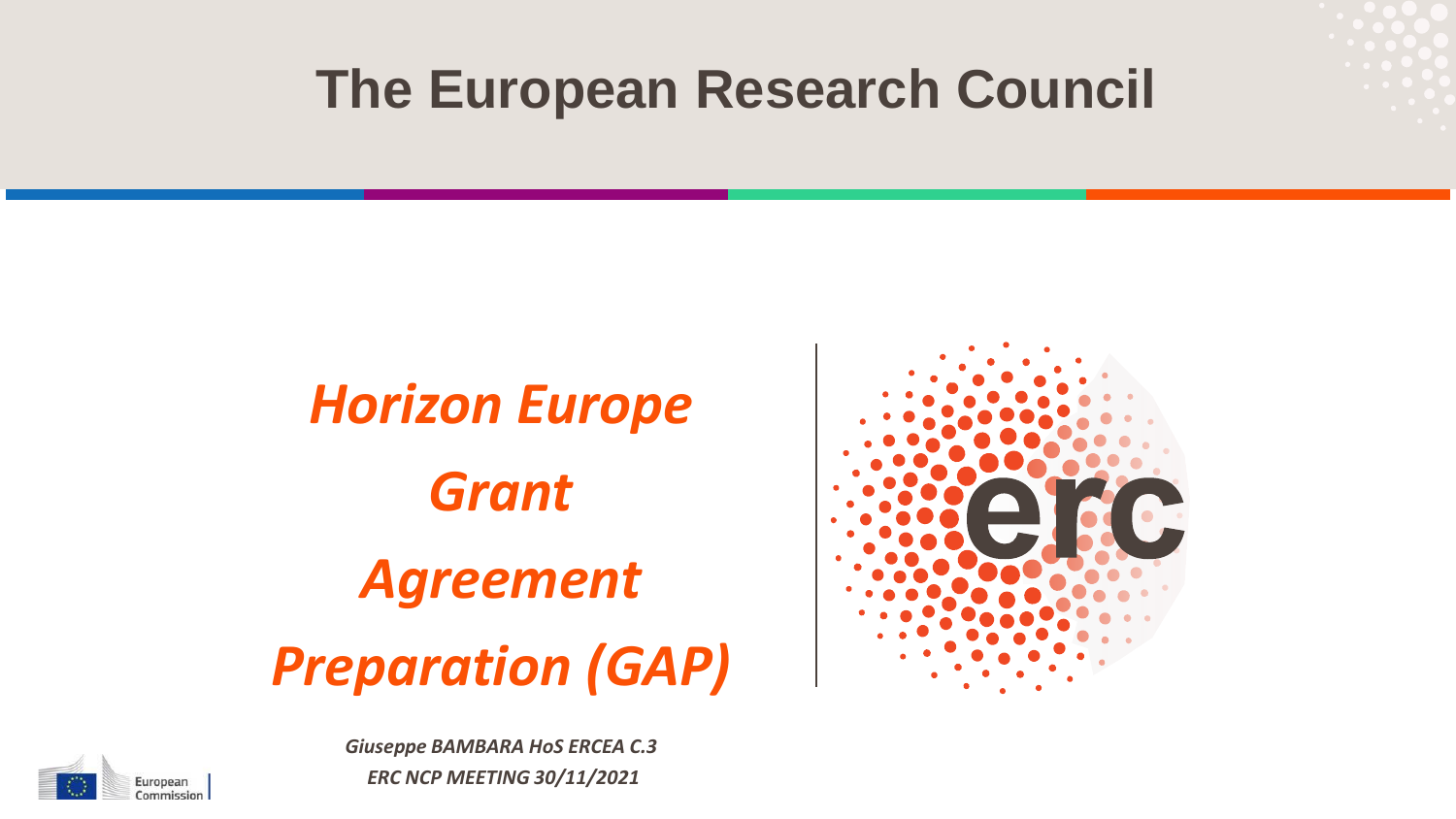



- **BEFORE LAUNCHING THE GAP**
- Evaluation Result Letter
- **INVITATION LETTER**
- **START OF THE GAP Preparation of the GA**
- **VERIFICATION AND SIGNATURE**

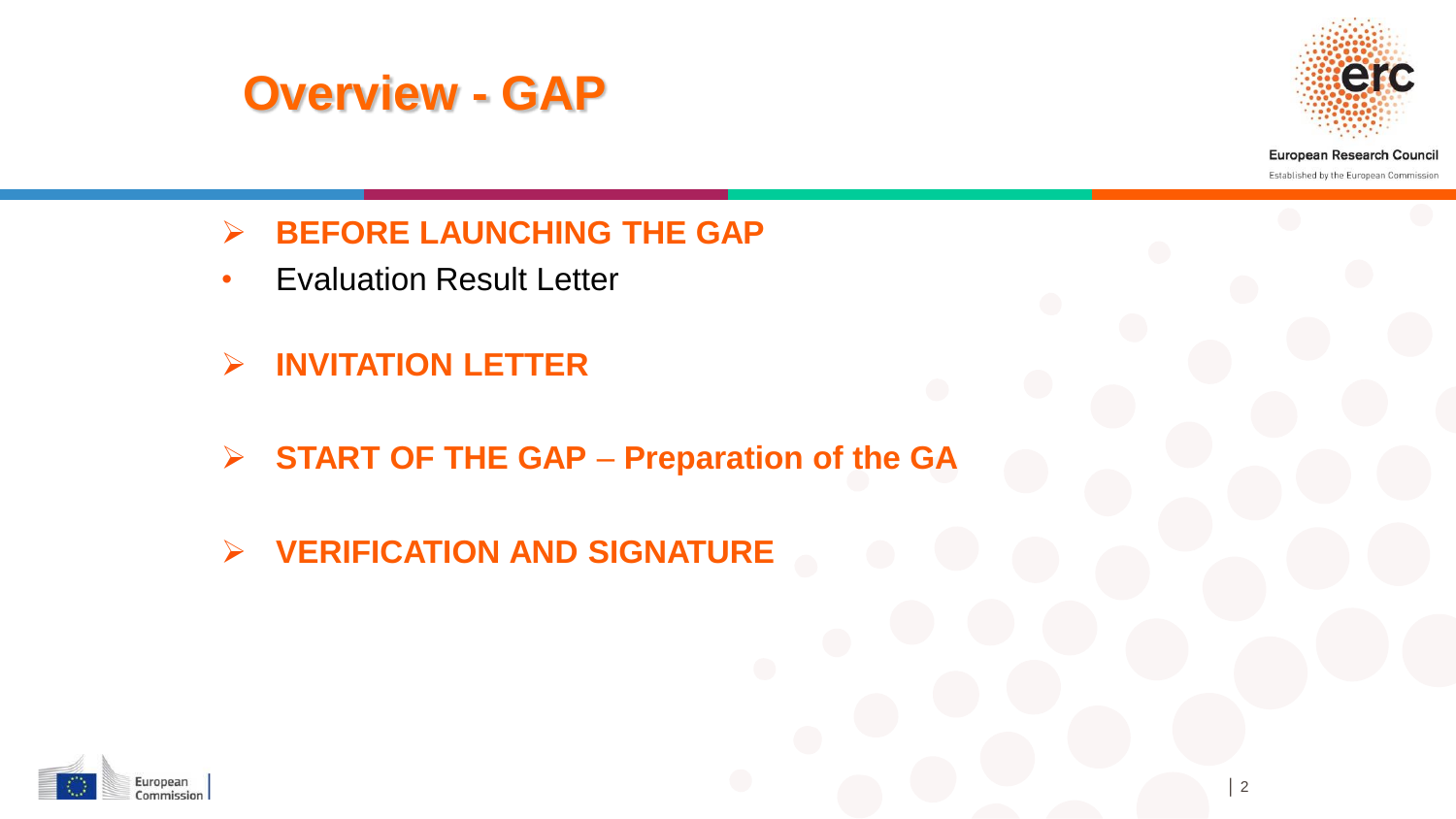# **Grant Agreement Preparation (GAP)**

Commission



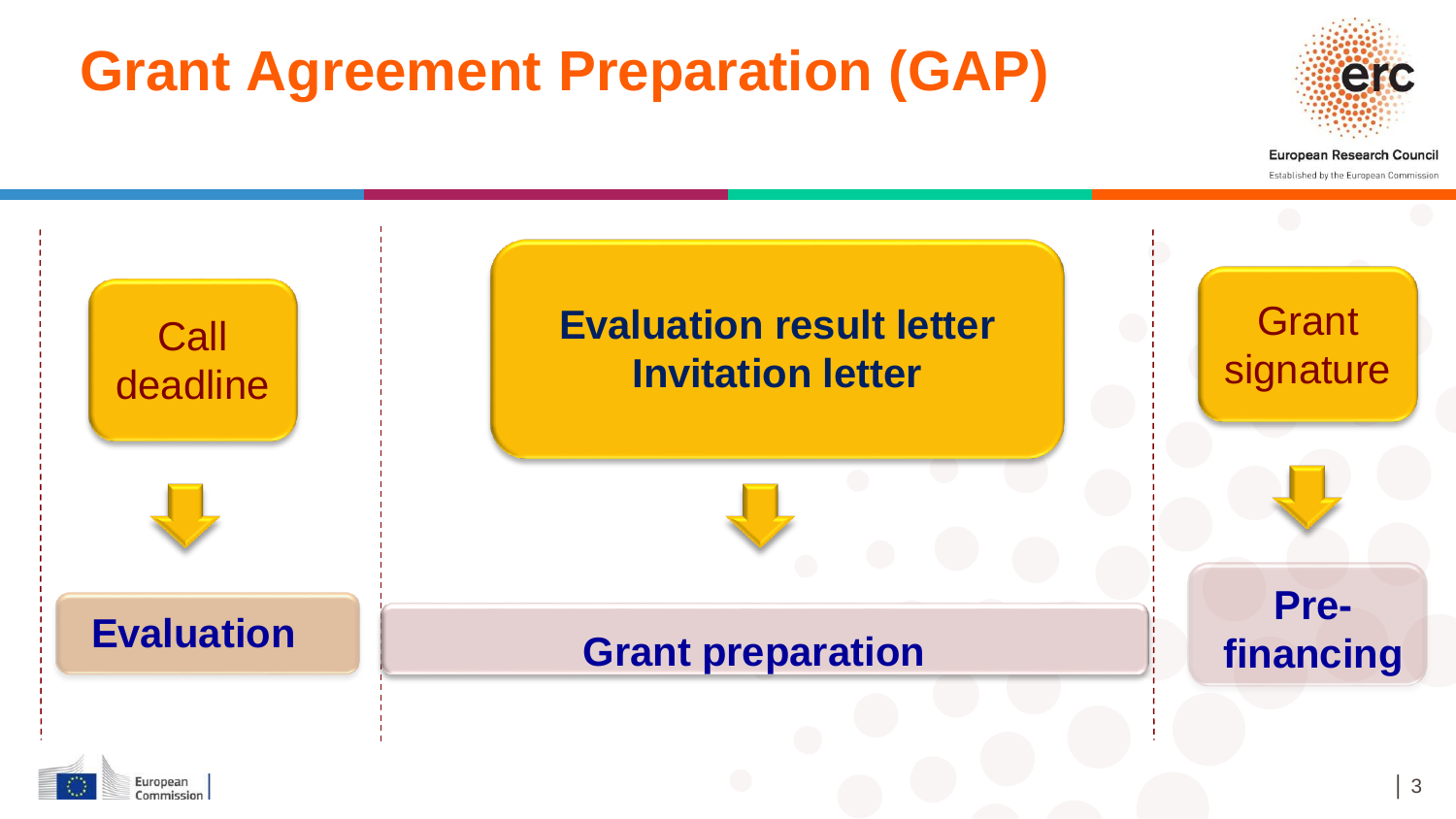## **Grant Agreement Preparation Preparation of the Grant Agreement (GA)**



- Quality & Consistency checks done by the PO
- Exchange with the PI/HI
- Review (also with Scientific and Ethics Officers)

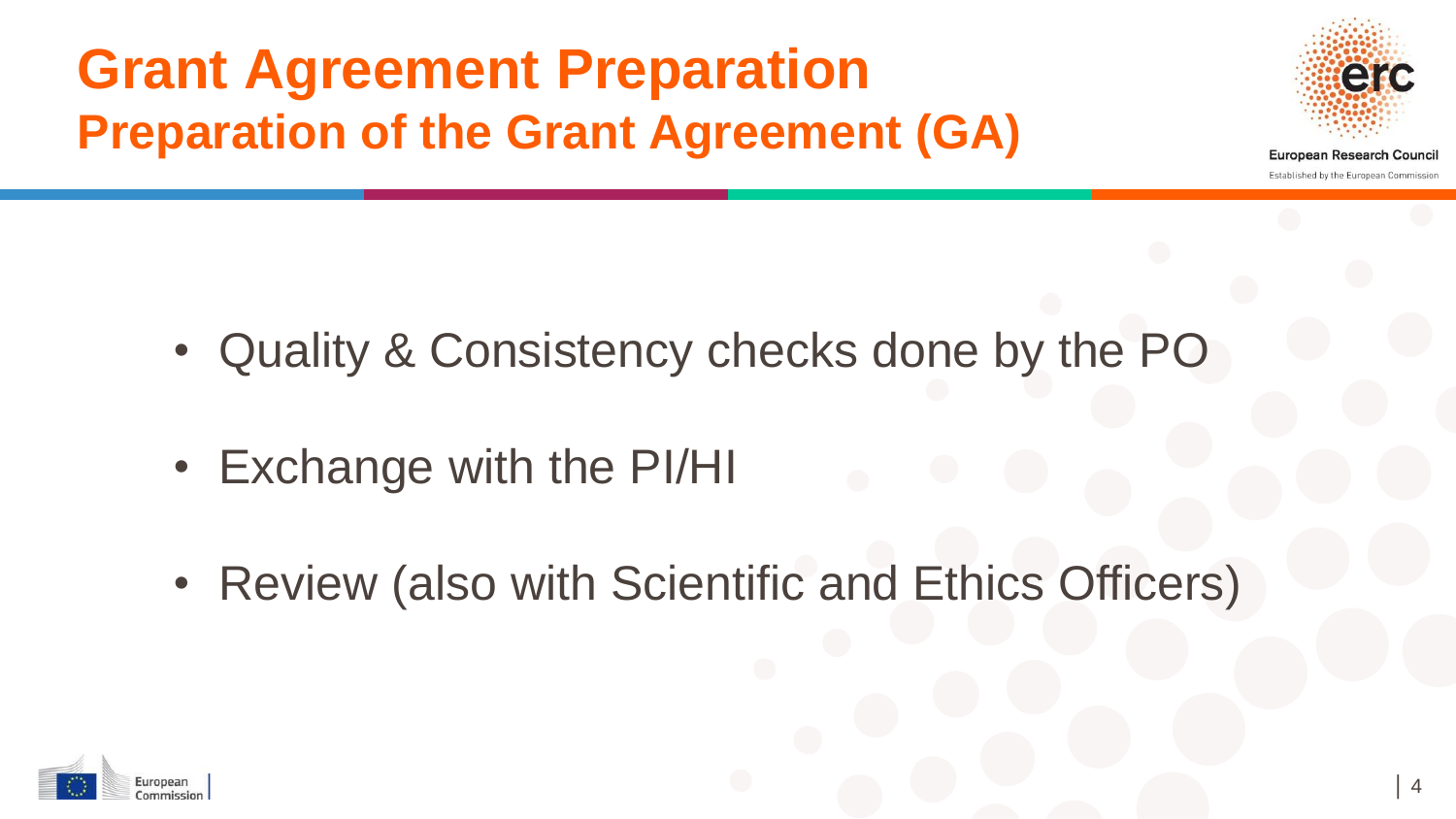# **Grant Agreement Preparation How does it start ?**



- **Invitation Letter - Online : Funding & Tender opportunities**
- Instructions to PI/HI
- Beneficiaries must provide documents within 2 weeks following the invitation letter
- Grant agreement expected to be signed in 3 months
- PO (preliminary comments) Preliminary Meeting

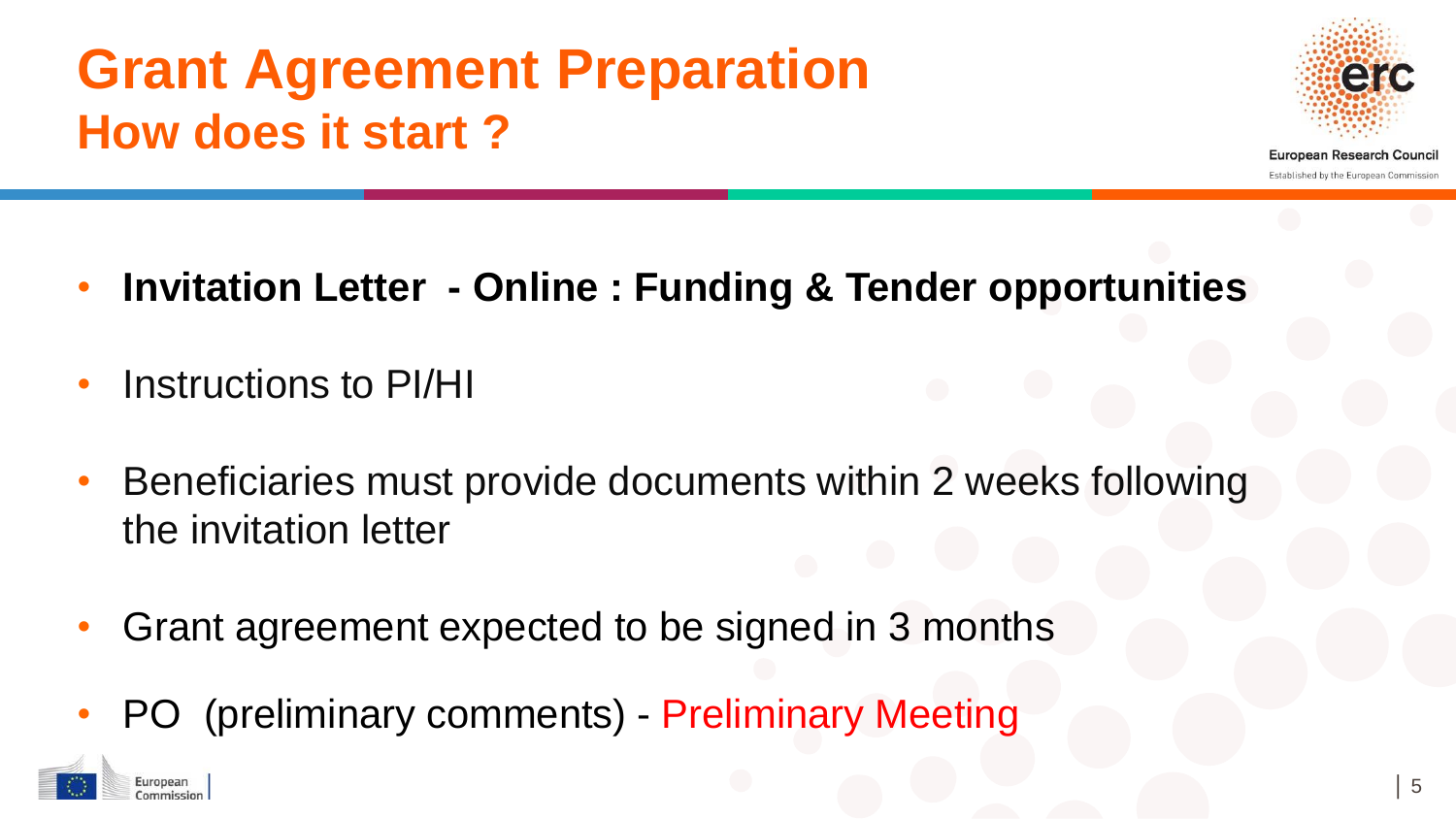#### **Recurrent Issues**



- PI employment status
- Supplementary Agreement
- Change of Host Institution
- Procedure for Financial Capacity Check
- Additional funding
- Additional beneficiaries/Third parties
- **Starting date**
- ORD and Researchers tab

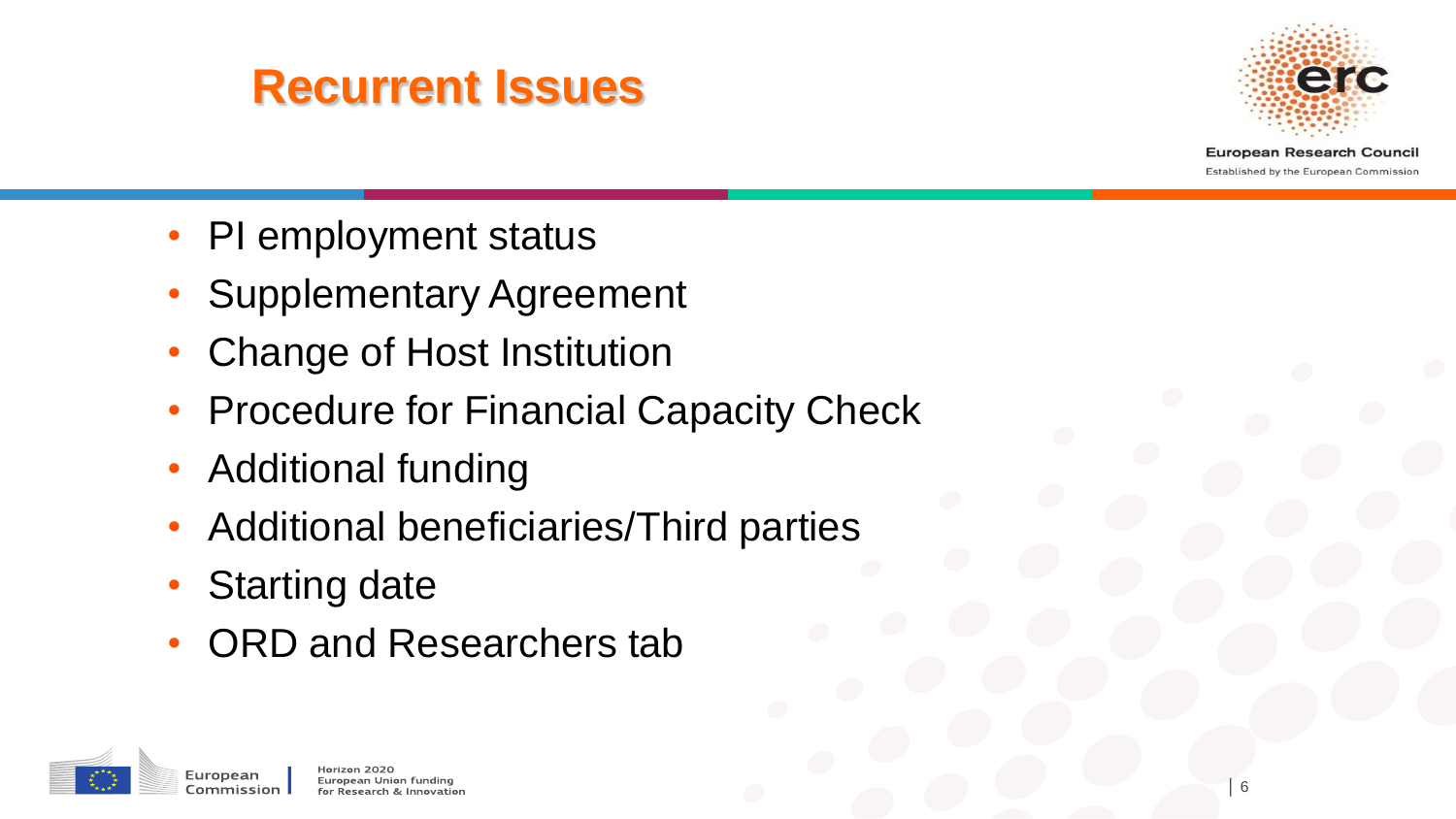## **Grant Agreement Preparation Goals**



**European Research Council** Established by the European Commission

Key points

European Commission

- Start date
- PI situation
- Resources
- Potential external support (Third parties, Subcontracting…)
- The PI cannot change **the science** in the meantime (from evaluation till granting phase): mandatory statement of changes to upload in the Portal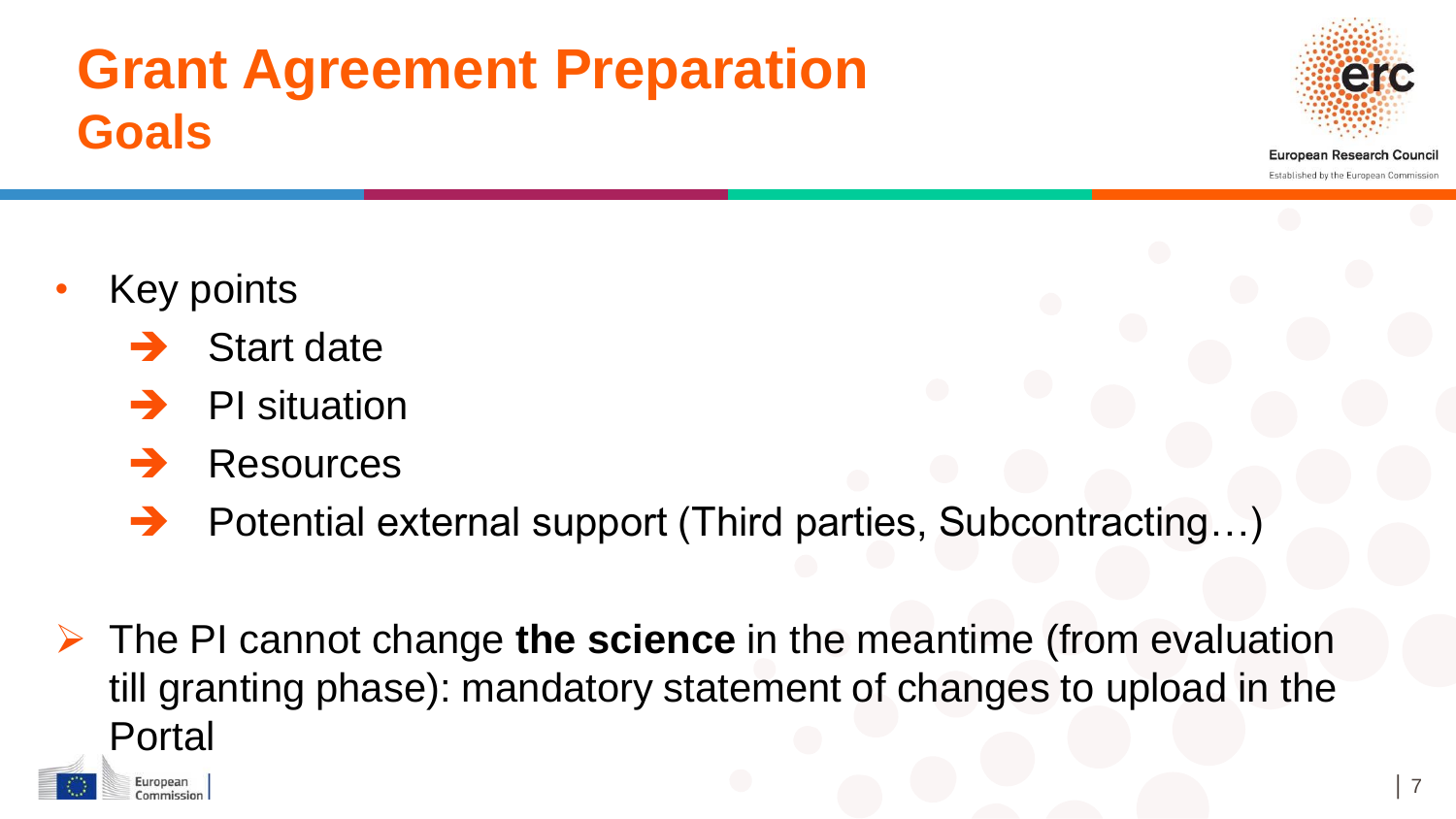#### **Additional funding**



Established by the European Commission

#### **Novelty: 2 new budget categories in Annex 2:**

- **Additional funding with overheads** Art.6.2.D.7: ERC additional funding: start-up costs, major equipment, access to large facilities, major experimental and field work costs
- **Additional funding without overheads** Art.6.2.D.8 ERC additional funding: subcontracting and internally invoiced goods and services

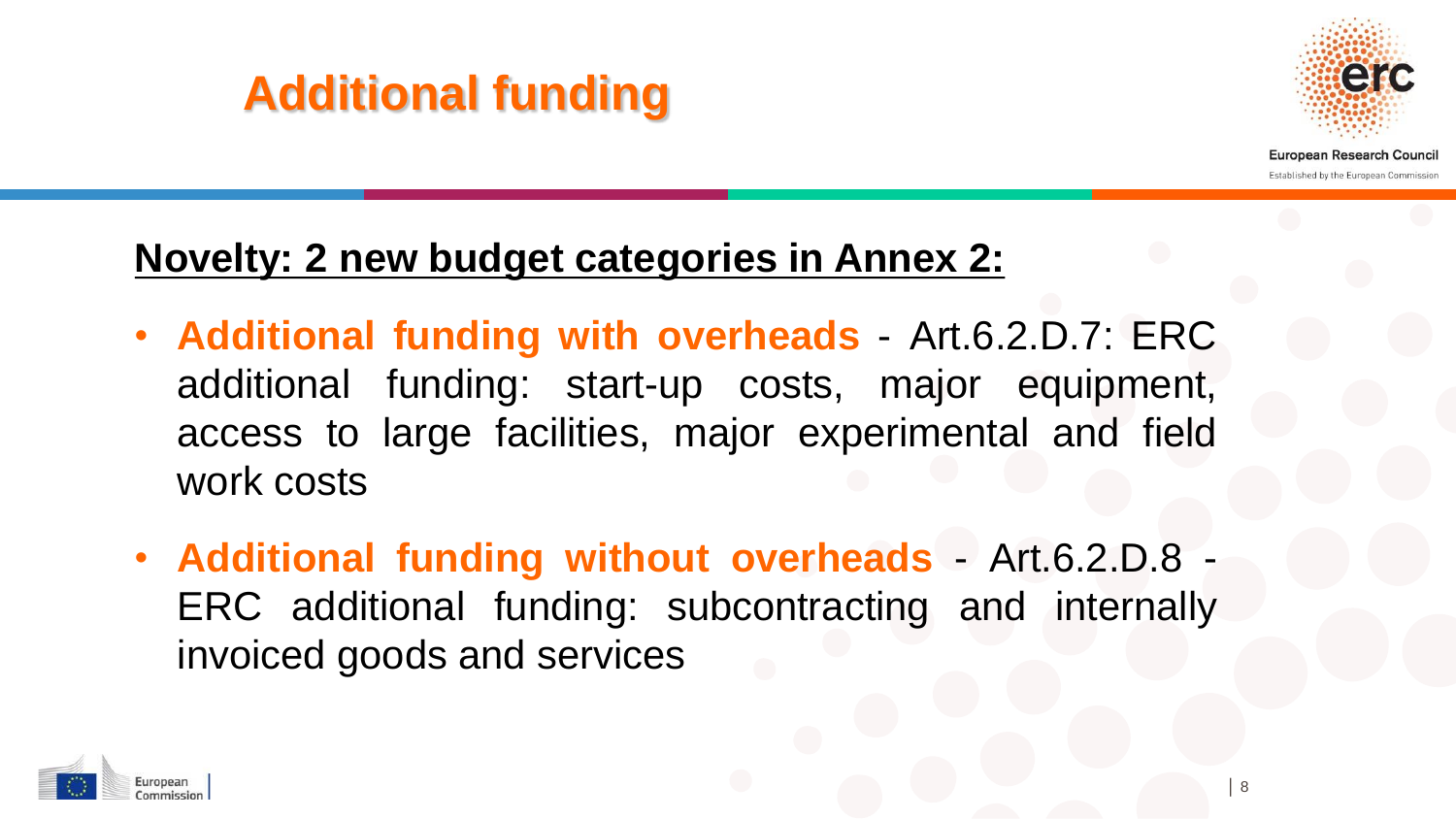### **Supplementary Agreement**



**European Research Council** Established by the European Commission

- ▶ SA based on Horizon Europe ERC template (available in the AGA ERC section).
	- $\checkmark$  The HI may modify the template, but should not introduce clauses contradictory to the GA.
- Data related to the project, HI and PI are correct.

 $\triangleright$  SA is signed by the employer of the PI if the PI is not employed by the HI but by a third party.

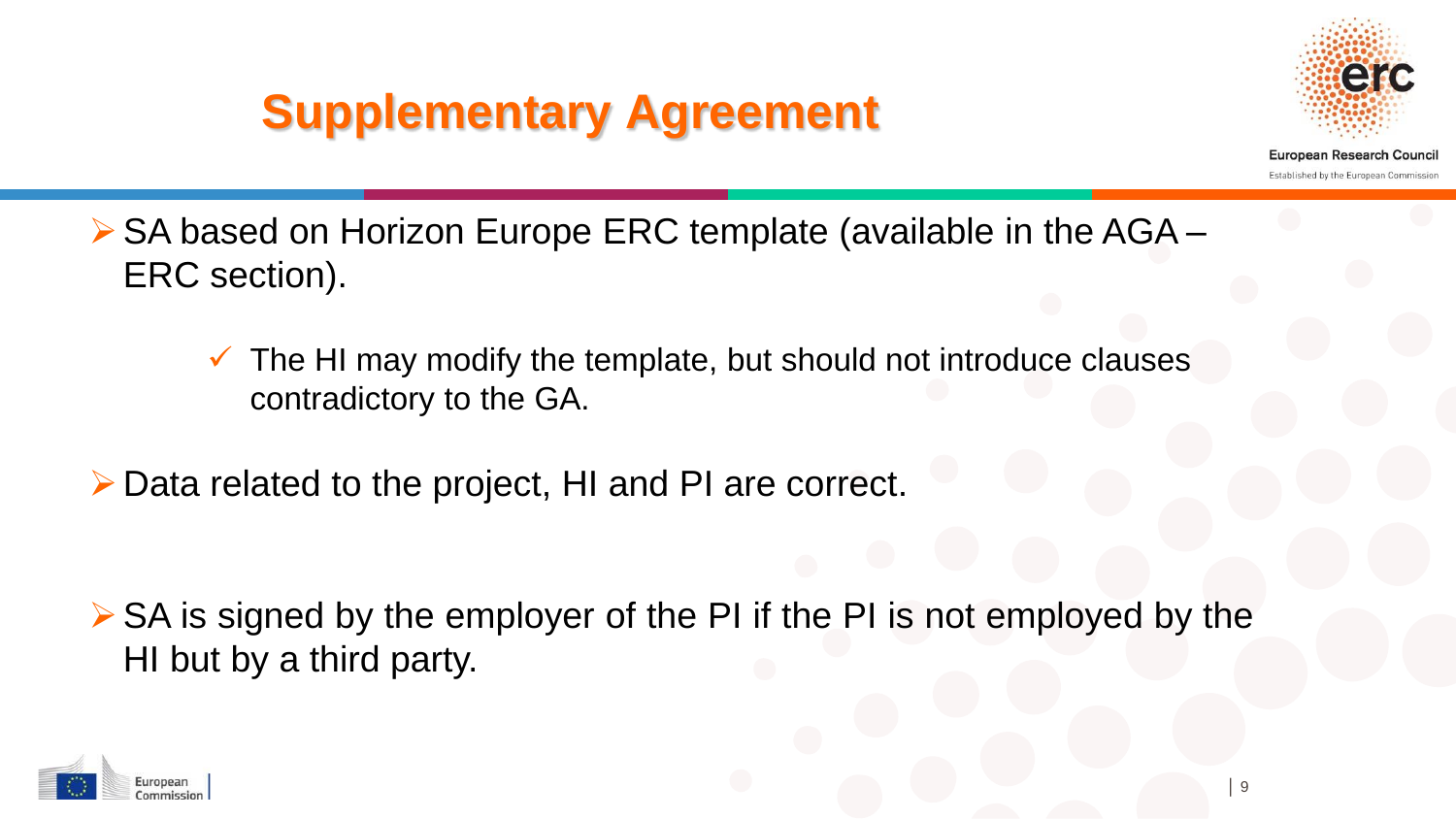#### **ORD and Researchers tab**



**European Research Council** Established by the European Commission

#### **Open Research data**

- NEW HE: Mandatory (PoC LS included) opt-out is NOT possible
- Data management plan (DMP) is to be provided at month 6
- DMP is a deliverable of the project

#### **RESEARCHERS tab in SyGMa** (New tab)

- **Mandatory**
- At least PI data has to be encoded

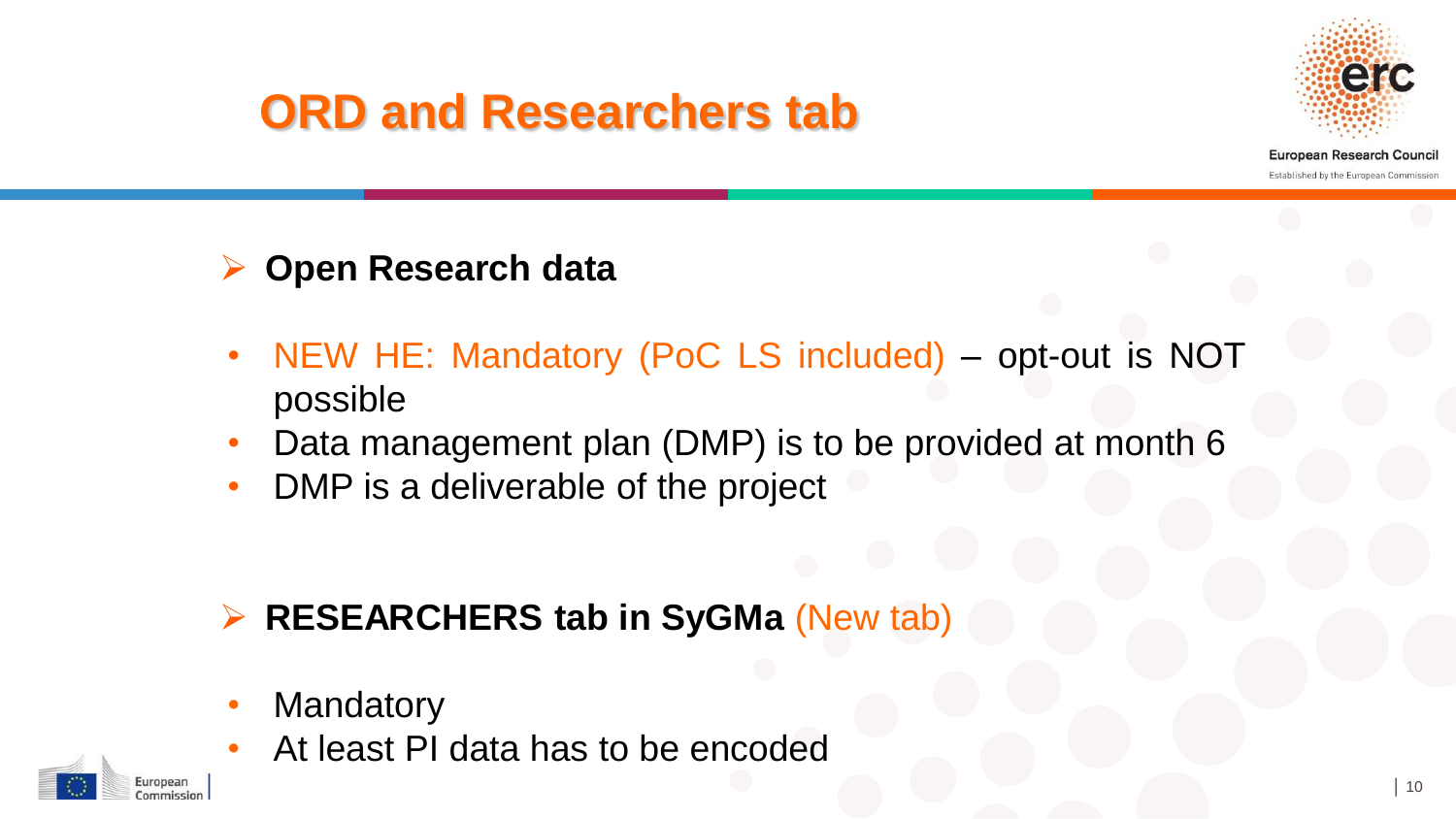# **Grant Agreement Preparation Key point : Start date**



**European Research Council** Established by the European Commission

• **First day of the month following the signature of the GA**

**OR**

- **Fixed start date:** within 6 months from invitation letter **Exceptions:** Maternity/Paternity leave, Relocation to EU/AC
- Two ERC grants **cannot run in parallel**
- The granting process: **ethics issues** are cleared

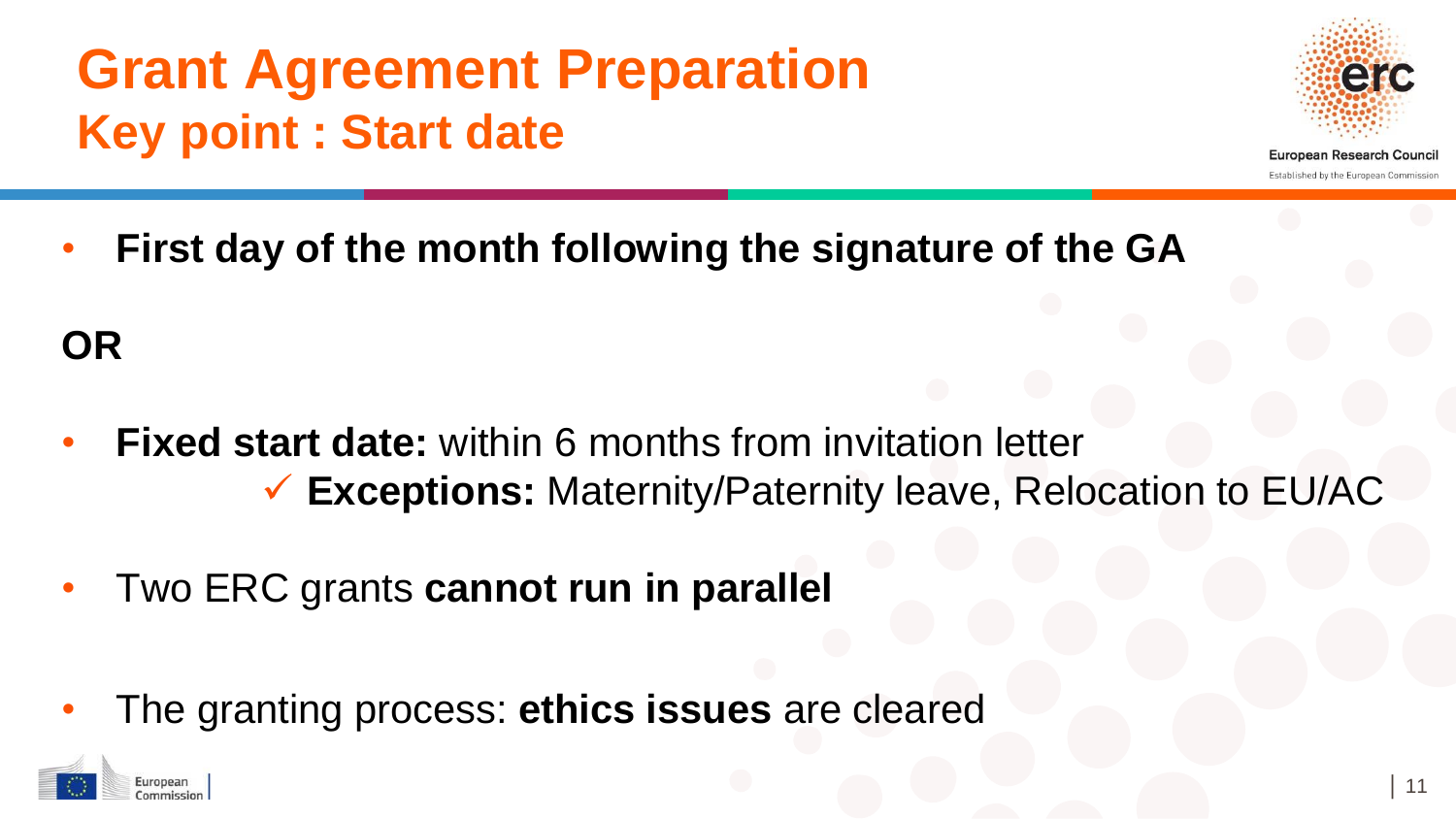# **Grant Agreement Preparation Best practices**



- **European Research Council** Established by the European Commission
- PO can be consulted at any time for any clarification (doubts about eligibility of costs, involvement of other entities, starting dates),
- Annotated Grant Agreement
- Respect of deadlines (e.g. submission of documents within 2 weeks)
- Follow PI/HI events

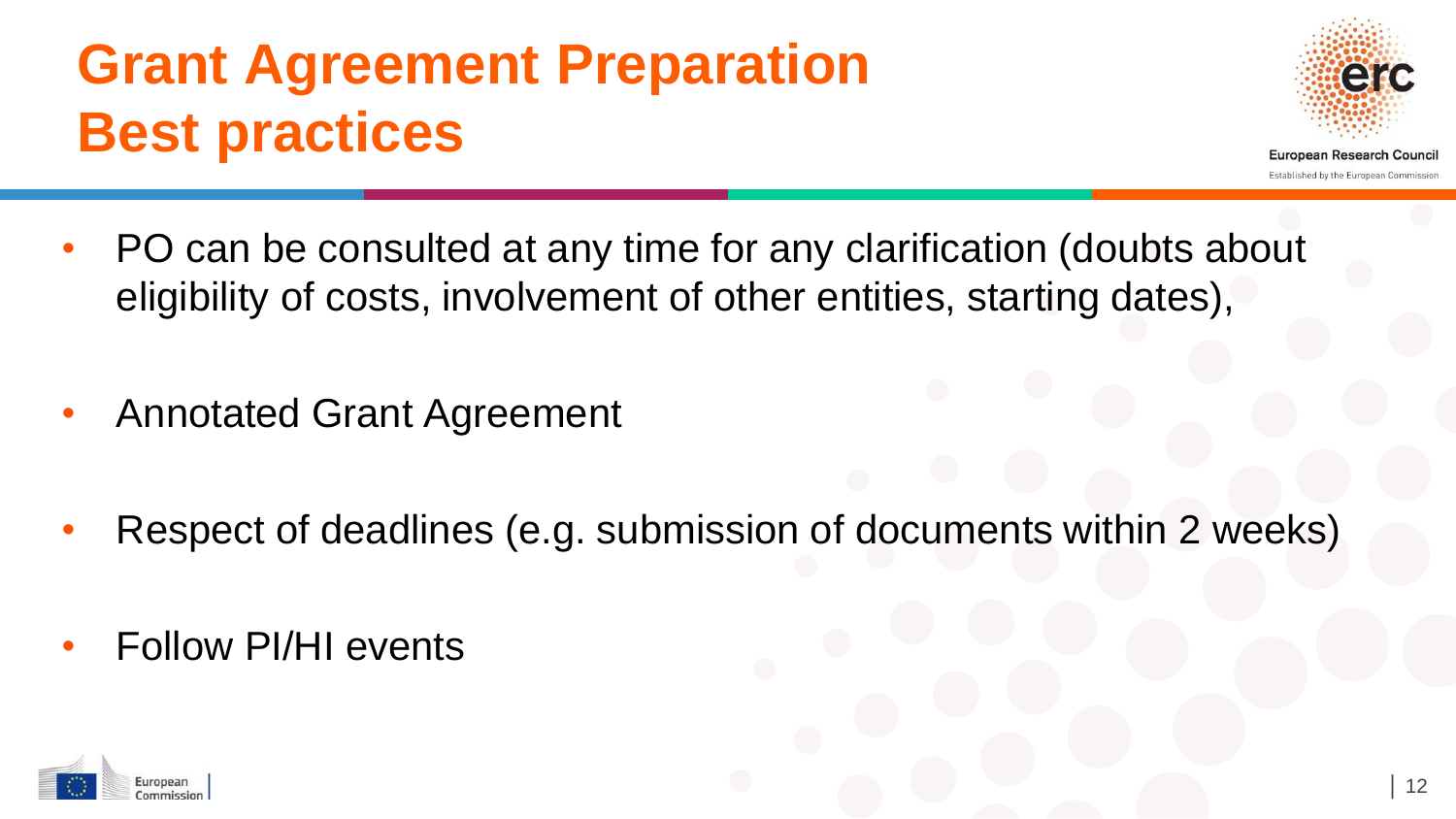#### **Documents to consult**



**European Research Council** Established by the European Commission

 $\triangleright$  HE Model grant agreement (version 0.1 – 01/06/2021): [general-mga\\_horizon-euratom\\_en.pdf](https://ec.europa.eu/info/funding-tenders/opportunities/docs/2021-2027/common/agr-contr/general-mga_horizon-euratom_en.pdf) (europa.eu)

 $\triangleright$  HE Model grant agreement Lump Sum grant (version 0.1 – 01/06/2021): <u>Is-mga\_en.pdf (europa.eu)</u>

 Annotated Grant Agreement: Pre-draft (23/07/2021): aga\_en.pdf [\(europa.eu\)](https://ec.europa.eu/info/funding-tenders/opportunities/docs/2021-2027/common/guidance/aga_en.pdf)